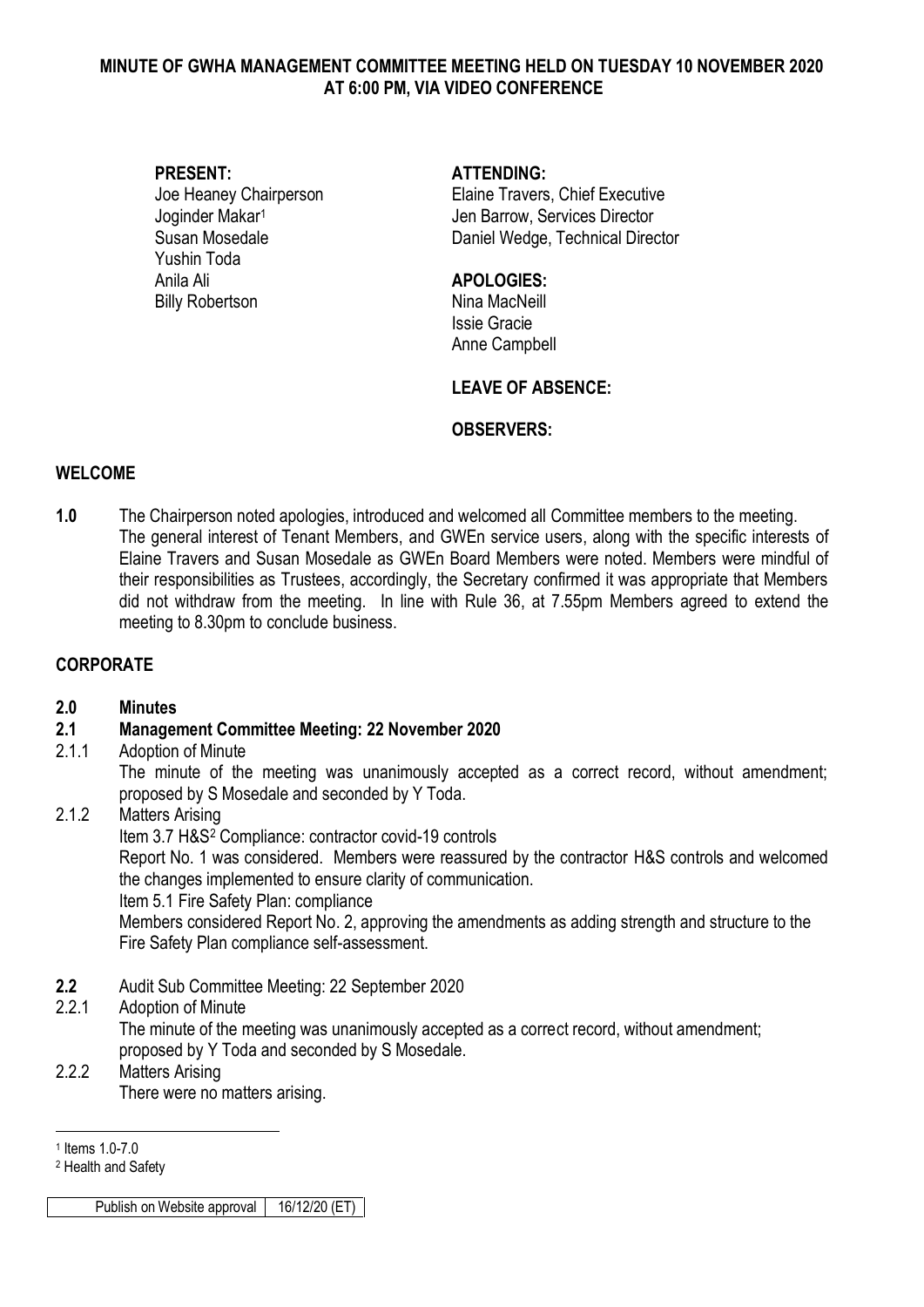## **3.0 Governance**

- 3.1 Execution Of Documents There were none.
- 3.2 Membership Applications There were none.

## 3.3 Registers: Notifiable Events (NE) / Data Breaches / Payments and Benefits

Members considered Report No. 4, acknowledging NE 1003649 updated covid-19 trend monitoring; and contemplating the Annual Assurance Statement in the context of the Scottish Housing Regulator's response to the self-assessment against the Scottish Government's (SG) pandemic impact correspondence, and the subsequent advice that the Scottish Minister is making recommendation to the Scottish Parliament to extend compliance of the Fire (Scotland) 2021 Regulations to February 2022. The learning from the recent data breach was acknowledged and there were no payment and benefits to report.

## 3.4 Gifts and Hospitality

Report No.5 was considered. Members approved the SSC<sup>3</sup> recommendation as offering clarity and objectivity to the policy.

## **SERVICES**

## **4.0 Mid-year Performance Report**

Members considered Report No. 6 and the accompanying presentation, discussing performance against the Charter outcomes, welcoming progress in the midst of unprecedented circumstances, and agreeing revised targets, where recommended, in the context of risk. Further reporting against SSHC<sup>4</sup> 5 was agreed<sup>5</sup>, and the following specific points were noted from the discussions:

- a) Service satisfaction levels generally maintained or improved, with the exception of Indicator 12<sup>6</sup> impacted by suspended close cleaning;
- b) Ongoing endeavours to encourage participation in the Consumer Panel; ATC7 planning underway; and social media providing a valuable communication platform during office lockdown;
- c) Covid-19 service restrictions and enhanced SHQS<sup>8</sup> requirements (Healthy, Safe and Secure) impacting compliance, as per NE reporting under item 3.3.
- d) Non-covid related Annual Gas Servicing slippage in one property prompting procedural review and increased scrutiny;
- e) 100% reported anti-social behaviour cases concluded within target response times; phased reinstatement of estate/concierge services with H&S RAMS<sup>9</sup>; and ongoing challenges with refuse/bulk uplift;
- f) Housing allocations are now resumed, although the impact of covid-19 restrictions on void rent loss, re-let times and offer refusals is unlikely to be recovered before the year-end;
- g) Challenging household circumstances affecting Save with Rent and Rent Reward Scheme membership; with proactive and intensive tenancy sustainment support including prompt access to benefits advice service, and weekly welfare calls to vulnerable households;
- h) Increase in Universal Credit claimants; and in 13 week + rent arrears cases impacting performance leadership strategy, with slow recovery of rent collection performance anticipated through to 2021/22.

<sup>9</sup> Risk assessment method statement

<sup>&</sup>lt;u>.</u> <sup>3</sup> Staffing Sub-Committee

<sup>4</sup> Scottish Social Housing Charter

<sup>5</sup> MC Meeting 26/01/21

<sup>6</sup> Landlord's contribution to the management of the neighbourhood

<sup>7</sup> Annual Tenants Conference

<sup>8</sup> Scottish Housing Quality Standard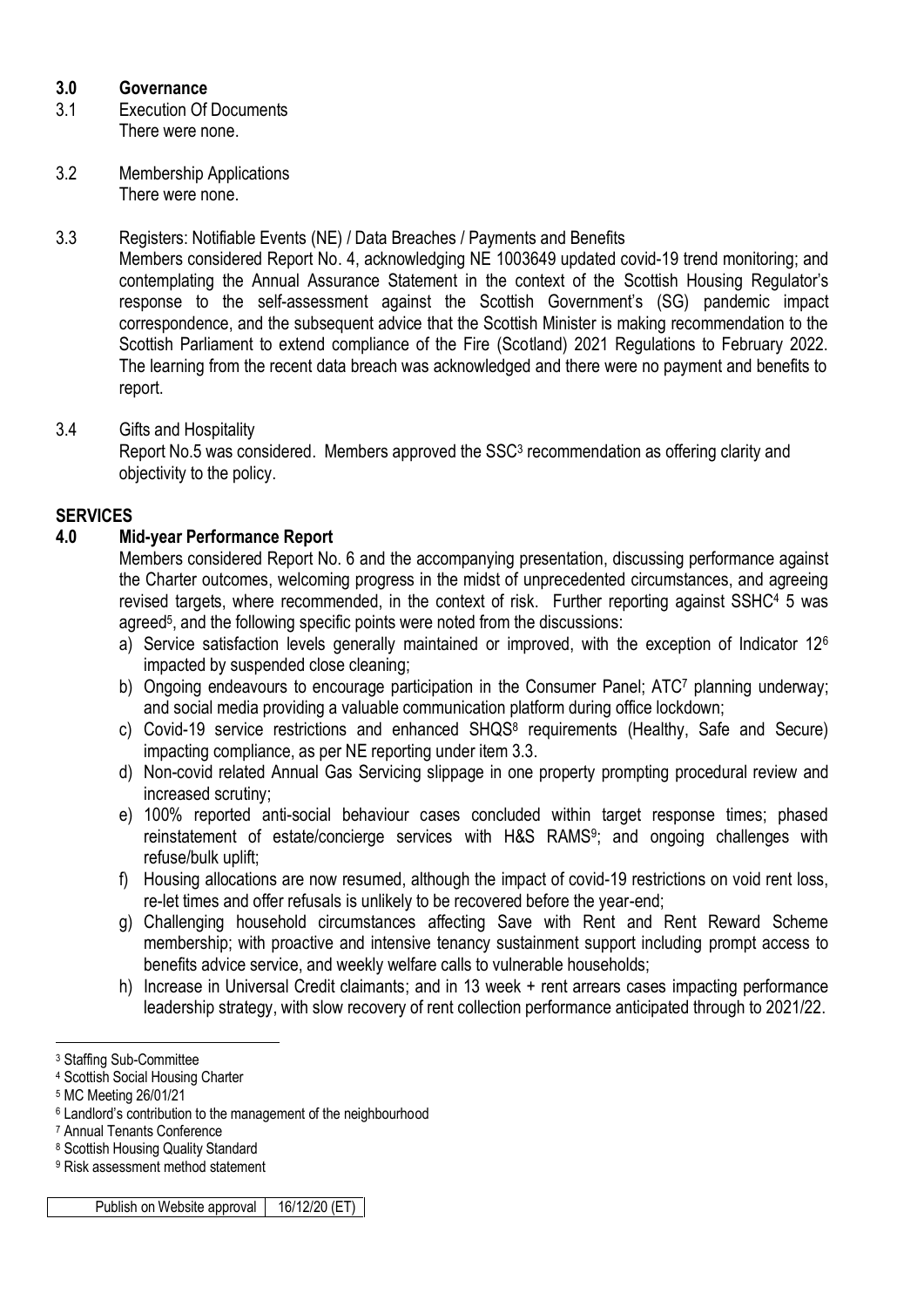4.1 SSHC<sup>10</sup> 11: Cash for Kids

Report No. 7 was considered, with Members agreeing financial support for this tenancy sustainment initiative on an exceptional basis.

## **5.0 Rent Policy 2021/22**

Report No. 8, incorporating the annual self-assessment against SSHC outcomes 13-15, and the SHR's thematic inquiry recommendations<sup>11</sup> was considered, alongside the supplementary presentation. Members acknowledged the challenges of reaching a fair and balanced outcome in this exceptionally complex and unpredictable external operating environment; including covid-19 pressures on our tenant households and on service costs, Brexit predictions for escalating costs, and the ever increasing reliance on RSLs to bridge the gap in declining public services: most recently bulk uplift. The positive impact of rent restructuring on affordability levels, and the narrowing of local comparable average rent levels was welcomed, however, Members were nonetheless guarded over the affordability challenges for single people in particular. With careful consideration of the options, and a requirement for efficiency savings to absorb year one bulk uplift costs, Members unanimously supported consultation on the proposed average 1.97%, delivered through rent restructuring (phase 2 year 2) and translating to a 0% increase for the 55% of households with the most pressured rents, and a 1.4% increase, plus a maximum £3.00 per week for the remaining 45% of households. Whilst there were reservations that enhanced service options attracting an increase beyond the average 1.97% would be unpalatable at this time, with an ambitious investment programme pending, there was agreement that consultation on the current policy in respect of decoration allowances was appropriate. In terms of the service charge consultation period, this was extended to align with the rent review, and the plans for presenting the consultation information leaflet to the MC Meeting 24/11/20 was approved.

## **6.0 Service Engagement Strategy: Plan 2021/22 + ATC Principles**

Report No. 9 was considered and the Service Engagement Strategy: Plan 2021/22 and ATC principles were approved in the context of current exigencies.

## **7.0 Repairs and Factoring**

## 7.1 Stage III Medical Adaptations Policy

Members considered Report No. 10, acknowledging amendment to note 16% of properties currently adapted. Members approved the revised Stage 3 Adaptations Policy, including the initiatives and performance indicators (and retaining the 20% stock adaptation guideline), in the context of compliance, risk and equalities impact assessment.

## 7.2 Procurement Compliance

Members considered Report No. 11 noting the circumstances surrounding the variation, and acknowledging the subsequent actions.

## 7.3 Pest Control Policy

Report No.12 was considered and the amendment to the Pest Control Policy to reflect recent learning was approved.

## **8.0 Technical**

<u>.</u>

<sup>10</sup> Scottish Social Housing Charter

<sup>11</sup> How Social Landlords consult tenants about rent increases